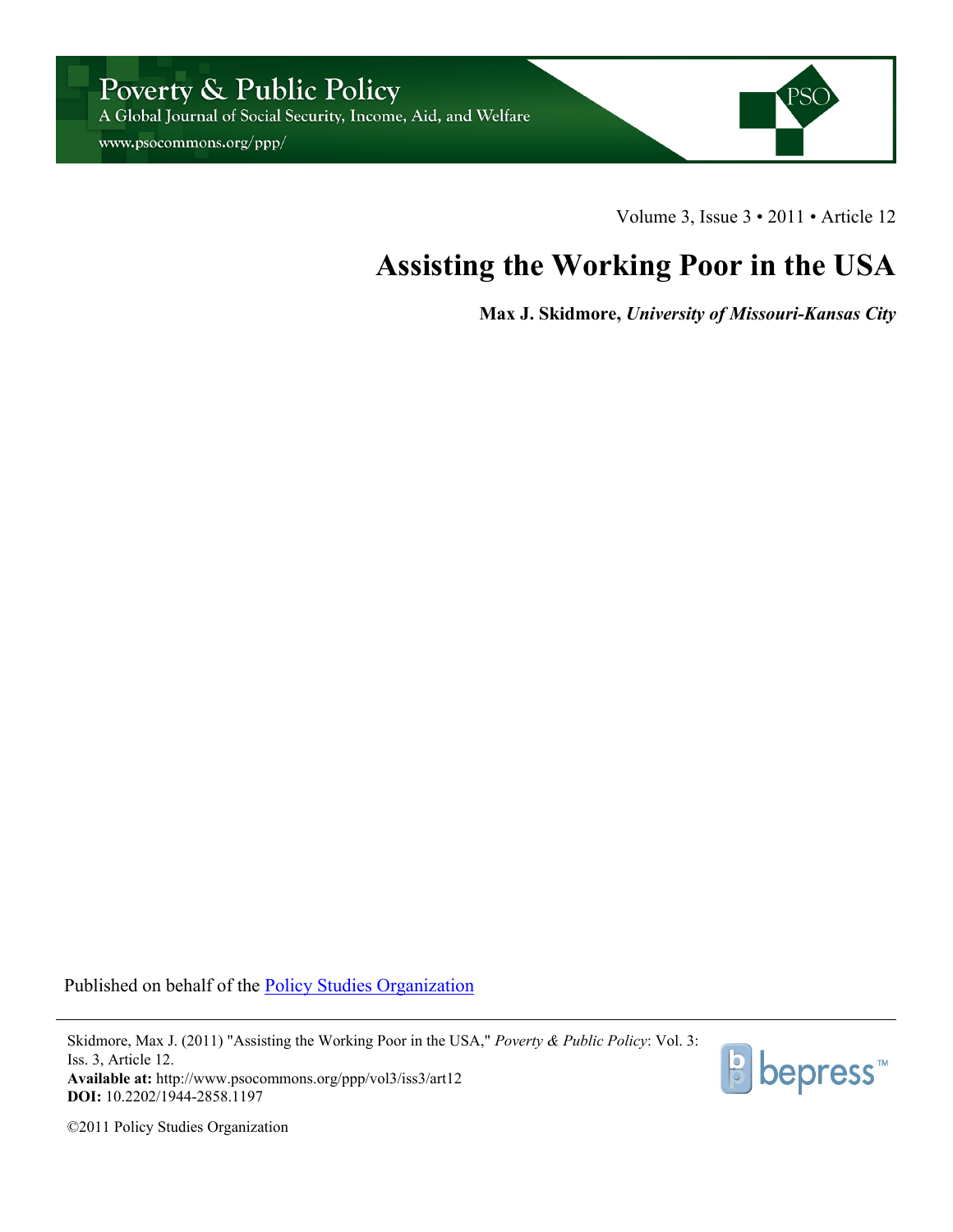## **Assisting the Working Poor in the USA**

**Max J. Skidmore,** *University of Missouri-Kansas City*

## **Abstract**

Max J. Skidmore reviews *Boosting Paychecks: The Politics of Supporting America's Working Poor*, by Daniel P. Gitterman.

**KEYWORDS:** anti-poverty legislation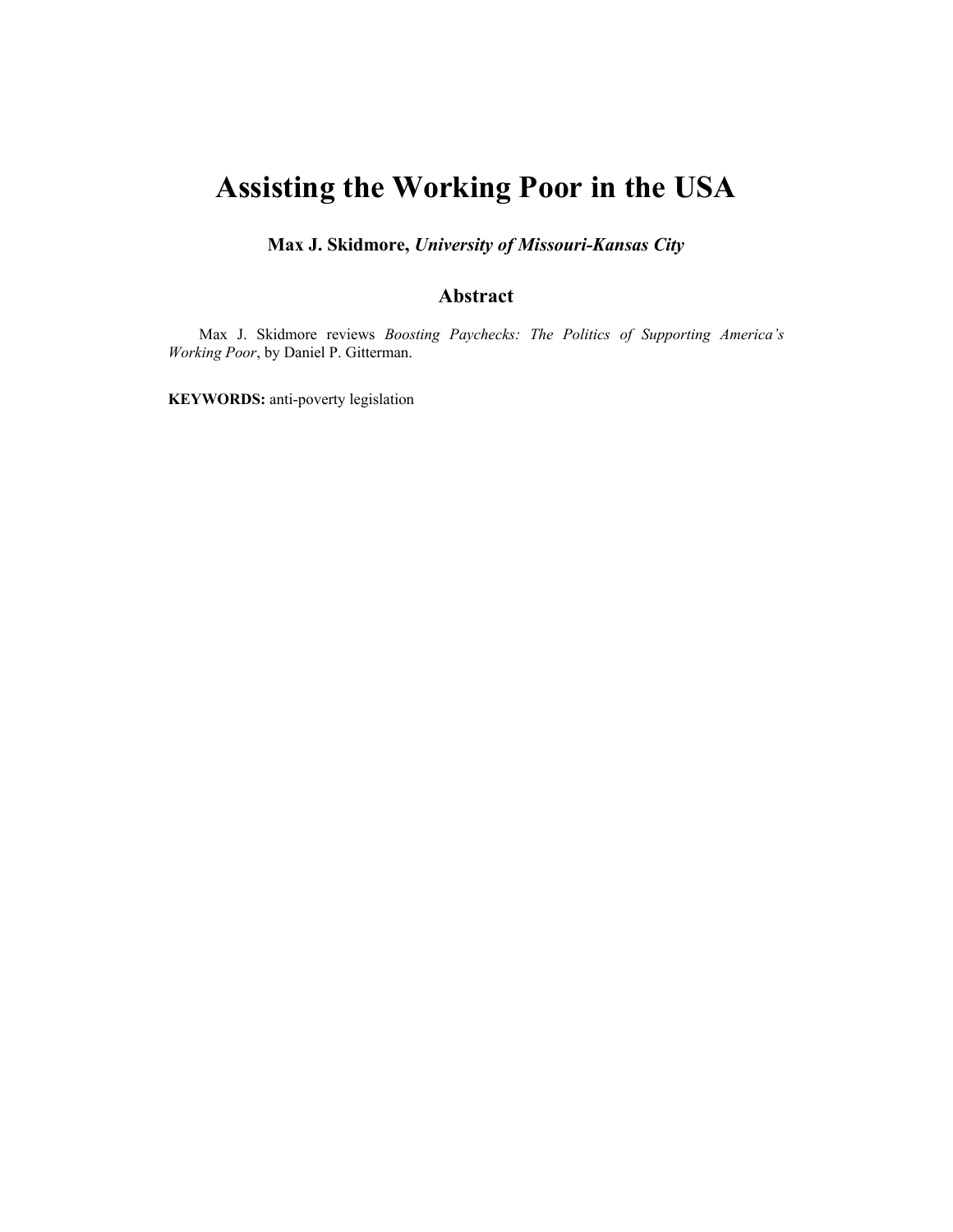## **Daniel P. Gitterman (2010)** *Boosting Paychecks: The Politics of Supporting America's Working Poor.* **Washington: The Brookings Institution. \$22.95/£16.99, pp. 180, pbk. ISBN 978-0-8157-0308-2.**

Many works deal with efforts in the United States to provide cash assistance to the poor, or to provide other direct aids such as food stamps. Gitterman supplements these by examining the history and effects of programs designed to increase their actual take-home pay. One of these, the Earned Income Tax Credit (EITC), employs the federal tax code; the other, the federal minimum wage, simply requires that jobs pay above a certain level.

He notes the rising income disparity in the United States over the past quarter century, but his concern here is not income inequality. Rather, it is "the policies that improve the economic well-being of low-wage workers and their families" (2).

Both the EITC and the minimum wage have had broad support from Republicans and Democrats alike through the years, although the minimum wage has been the more controversial. Its opponents have tended to see it as "a burden on employers and an unwarranted interference with the labor market" (10).

Conservatives in general are the more skeptical, and tend to be eager to accept classical economic theory that high minimum wages simply must reduce the number of jobs for lower-paid workers. "As early as 1941, economist George Stigler argued that 'economists should be outspoken and singularly agreed' that the minimum wage does not reduce poverty," Gitterman writes. "Opponents continue to claim that the weight of the evidence … supports the traditional view." Nevertheless, he notes, research does not support this negative view of the minimum wage, and "some economists believe that the minimum wage offers substantial benefits" (10).

Gitterman is correct. Those economists who actually have conducted empirical studies—instead of relying upon received wisdom—have generally found no effect on employment. Upon occasion, they have even found an increase in jobs accompanying an increase of the minimum wage. This was the finding, for example, of the classic Card and Krueger study of the Philadelphia metropolitan area in 1992, an area that included Pennsylvania where there had been no increase and New Jersey where the minimum wage had been raised.

After an introductory chapter, *Boosting Paychecks* includes an insightful chapter discussing "the political origins of Federal taxes on individual income" (chapter 2). This deals with the income tax, with its modern roots in the First World War, and with the payroll tax that originated with the Social Security Act of 1935. Whereas the income tax previously had been restricted to the affluent, the Second World War inaugurated the era of "income taxes for everyone" with withholding from paychecks (25–26), so that taxes became more or less "pay as